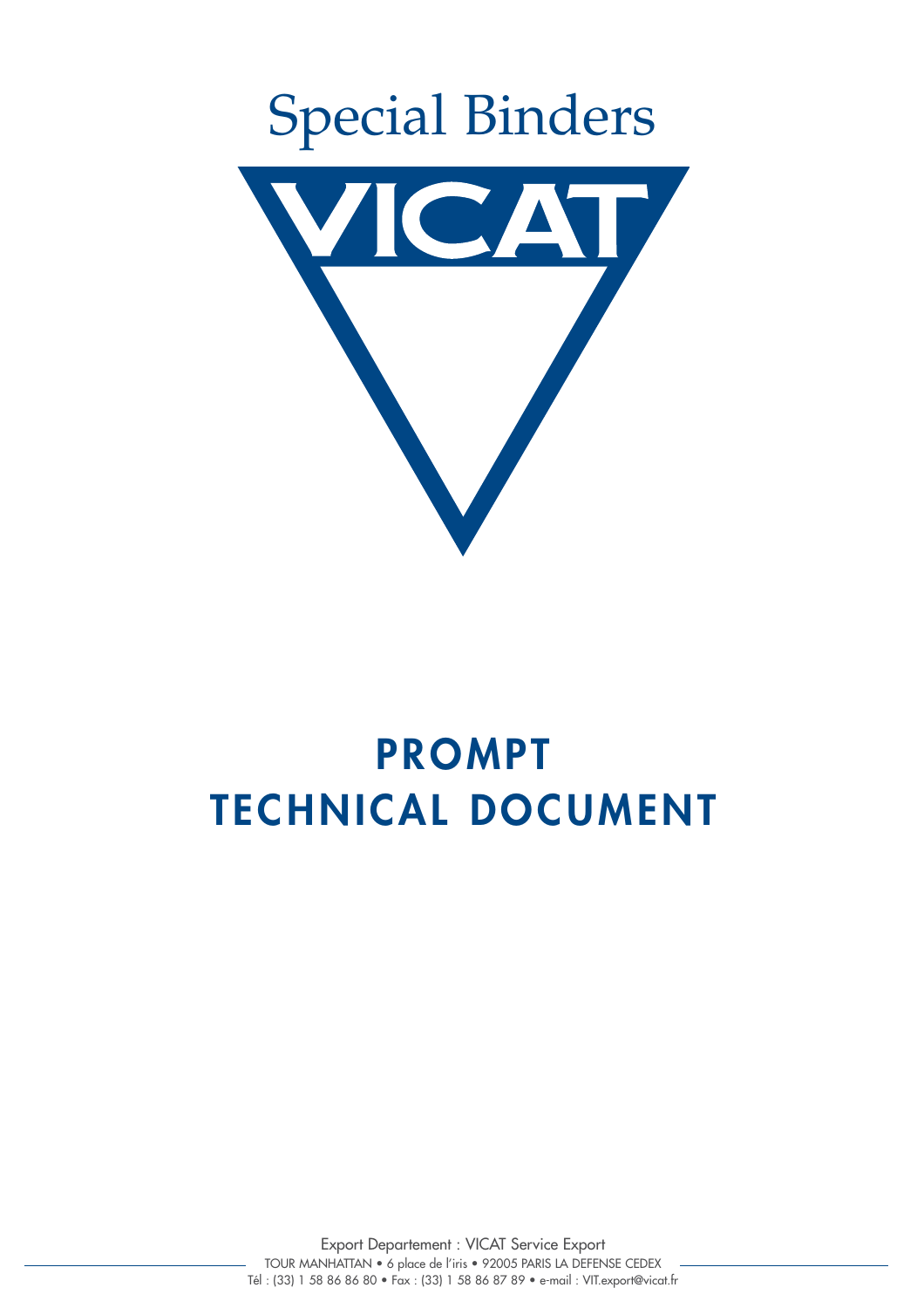# **CONTENTS**

Page

| A NATURAL hydraulic binder      |  |
|---------------------------------|--|
| <b>Natural Deposit</b>          |  |
| Manufacture                     |  |
| <b>Physical Characterístics</b> |  |
| <b>Chemical Characterístics</b> |  |

| <b>PROPERTIES</b> |                                                                           |  |
|-------------------|---------------------------------------------------------------------------|--|
| Speed :           |                                                                           |  |
|                   | Very fast setting and hardening                                           |  |
|                   | To delay setting time                                                     |  |
| Strength :        |                                                                           |  |
|                   | Compressive strength after 28 and 90 dayss<br>Adhesion to all substratess |  |

| <b>Durability:</b>               |  |
|----------------------------------|--|
| Strength gain over the long term |  |
| Resistance to corrosive water    |  |
| Resistance to sea water          |  |
| Waterproofing                    |  |

| Projects with PROMPT mortar |  |  |  |
|-----------------------------|--|--|--|
|-----------------------------|--|--|--|

# **PROMPT MORTAR APPLICATION** \_\_\_\_\_\_\_\_\_\_\_\_\_\_\_\_\_\_\_\_\_\_\_\_\_ 10

| <b>Using TEMPO</b>      |    |
|-------------------------|----|
| <b>Mix Proportions</b>  | 12 |
| Preparing PROMPT mortar | 12 |
| Recommandations for use | 13 |
| Some rules              | 13 |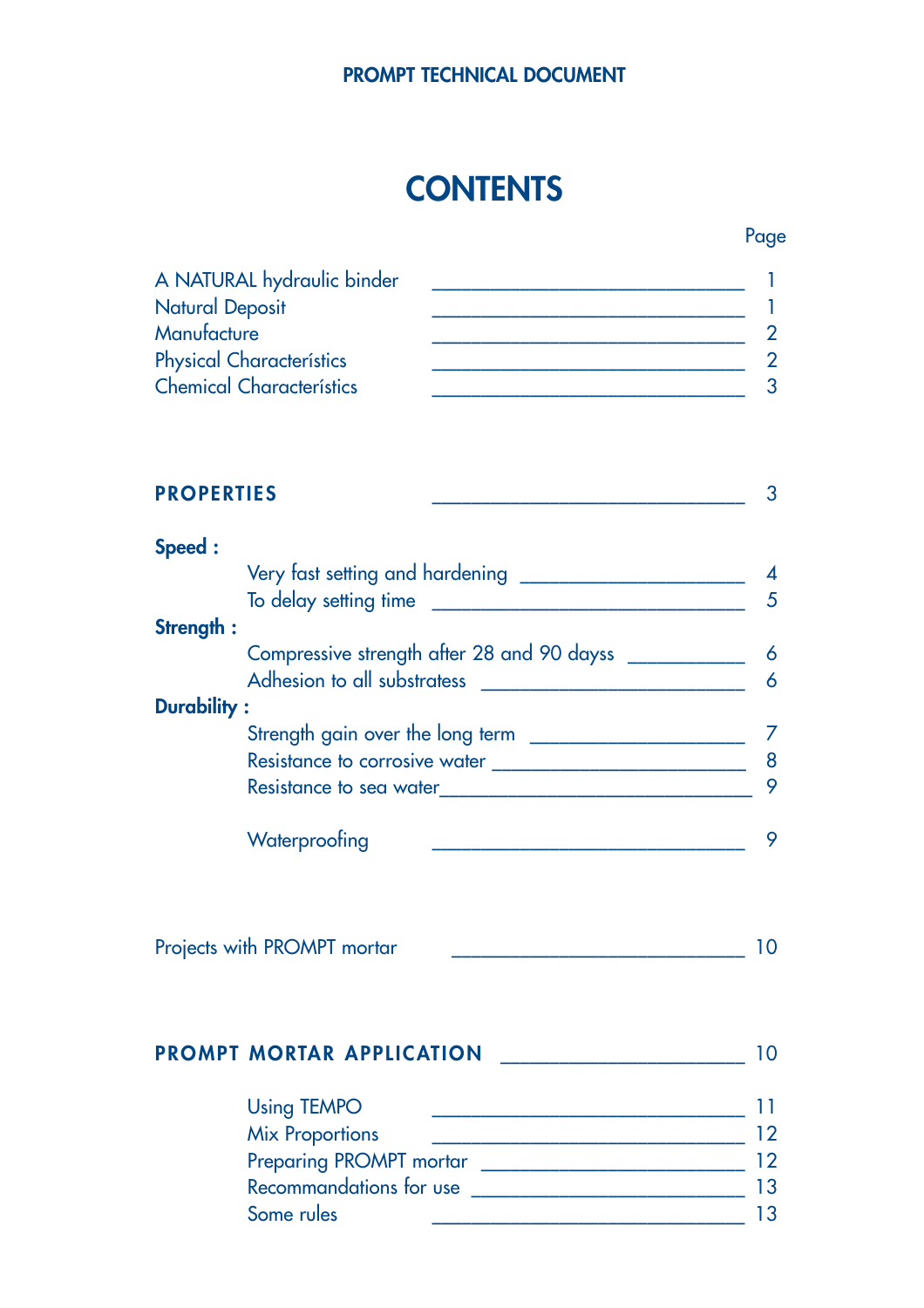

# **A NATURAL hydraulic binder**

A NATURAL hydraulic binder is a binder manufactured from a single natural raw material, without additives.

PROMPT is a NATURAL HYDRAULIC BINDER which results from firing an argillaceous limestone of regular composition extracted from homogeneous rock strata, between 800 and 1200 °C, followed by very fine grinding.

#### It is a **fast-setting and fast-hardening binder**

**European Technical Agreement** is expected in 2003





**Chemical** characteristics



**Properties** 

# **Natural deposit**

For more than 150 years, in the Chartreuse mountains, a unique natural deposit has been exploited to manufacture Prompt.

This limestone deposit, in the French Alps to the north of Grenoble, consists of folds of sedimentary strata formed during the formation of the Alps.

A single geological layer makes up this unique natural deposit. It consists of an argillaceous limestone whose chemical and mineralogical compositions are consistent, precise and ideal for manufacturing cement without external additives :

#### **Prompt is a NATURAL binder**



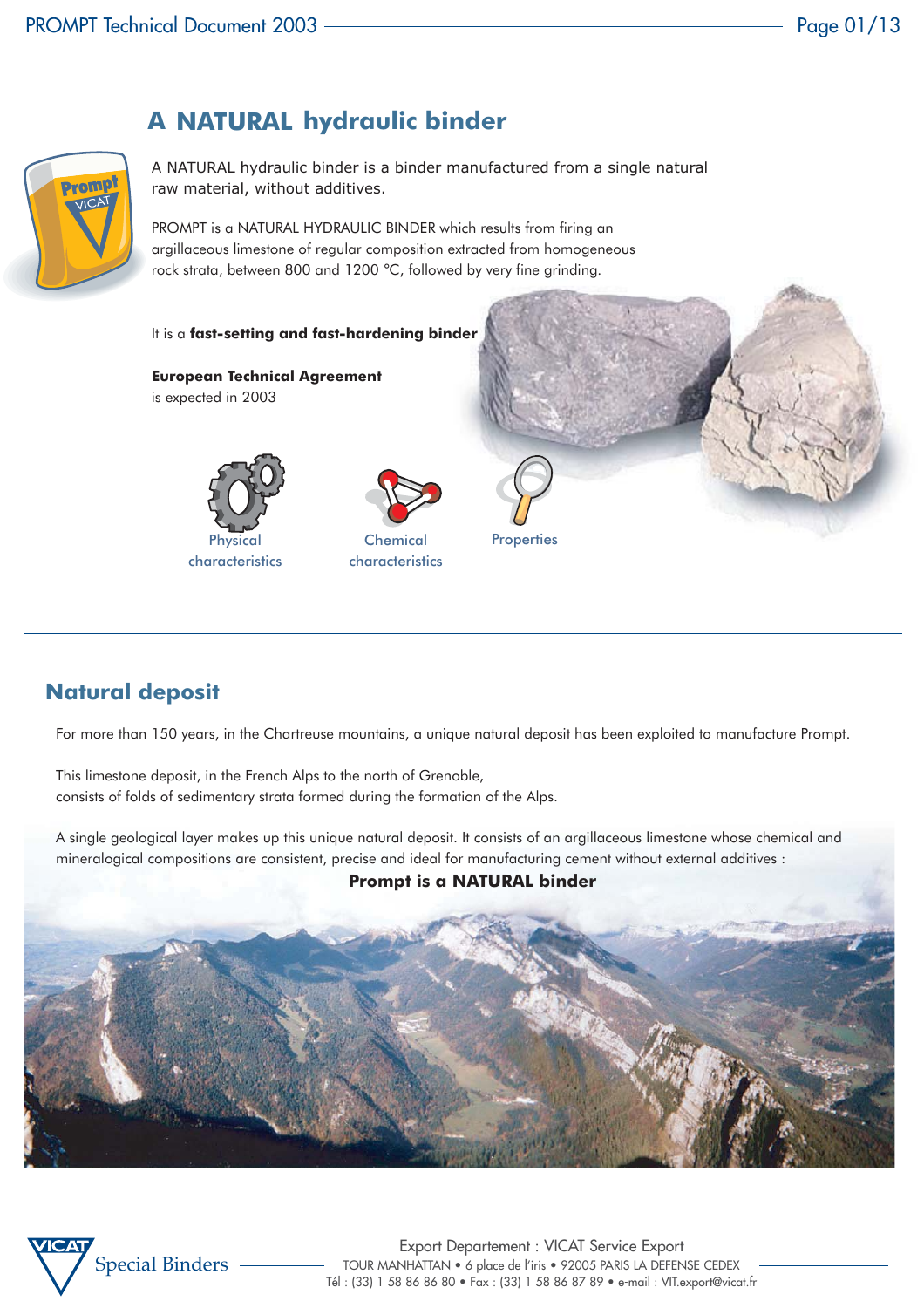#### **Manufacture of PROMPT**

From mining to delivery, the manufacture of PROMPT involves several successive stages :





# **Physical characteristics of PROMPT** ( NF P 15-314 )

The tables below show the average values of the physical characteristics of PROMPT obtained after completion of factory quality control inspections.

#### **Physical characteristics**

| <b>Characteristics</b>                         | <b>Standards</b> | Averages                        | <b>Specifications</b> |
|------------------------------------------------|------------------|---------------------------------|-----------------------|
| <b>Specific Gravity</b>                        |                  | $2,97$ g/cm <sup>3</sup>        |                       |
| Apparent density                               |                  | $0,7$ à $1,0$ g/cm <sup>3</sup> |                       |
| Blaine<br>Surface area                         | EN 196-6         | $7000 \text{ cm}^2/\text{q}$    | > 5000                |
| Initial set<br>(pure paste)                    | EN 196-3         | $1,5 \, \text{mn}$              | < 4                   |
| Expansion at 80 IC                             | EN 196-3         | $5 \text{ mm}$                  | < 15                  |
| Shrinkage (mortar 1-1<br>by weight) at 28 days | NF P 15-433      | 700 μm/m                        | < 1200                |
| Heat of Hydration<br>at 1 hour                 | NF P 15-436      | 120 J/g                         | $70 \leq H \leq 150$  |

| <b>Compressive strength (MPa)</b> |                    |                           |     |
|-----------------------------------|--------------------|---------------------------|-----|
| Age                               | <b>Test Method</b> | Average Value Requirement |     |
| 15 minutes                        | EN 196-1           | 5                         | >4  |
| $1$ hour                          | EN 196-1           | 7                         | >6  |
| 3 hours                           | <b>FN 196-1</b>    | 9                         | > 8 |
| 1 day                             | EN 196-1           | 13,5                      | >10 |
| 7 days                            | EN 196-1           | 22                        | >14 |
| 28 days                           | EN 196-1           | 31                        | >19 |
| 90 days                           | EN 196-1           | 40                        |     |
|                                   |                    | mortar 1-1 by weight      |     |

**1 MPa = 1 N/mm<sup>2</sup> = 10,2 kgf/cm2 = 10 bars**

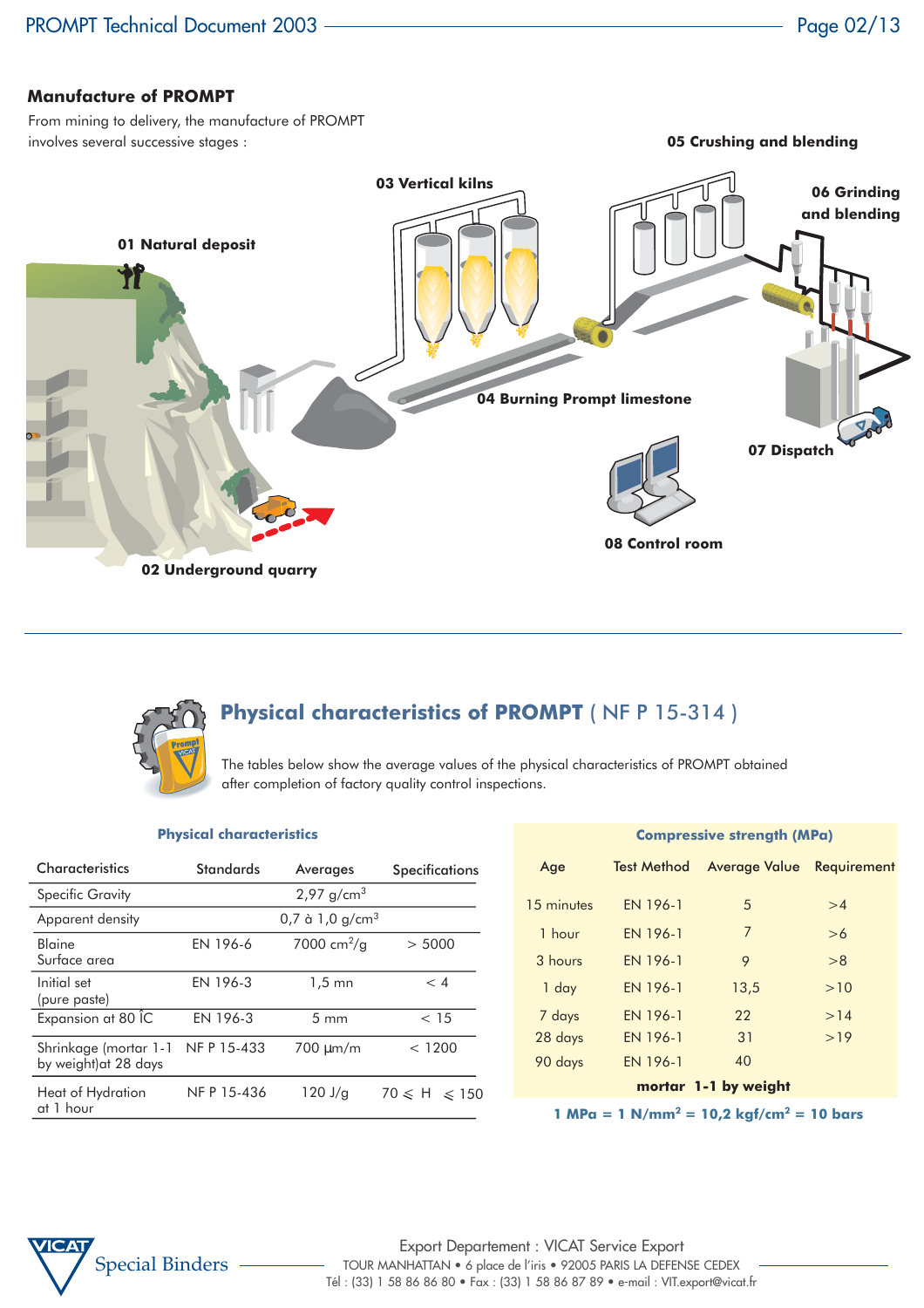

# **Chemical characteristics of Prompt** (NF P 15-314)

The table below shows the average values of the chemical characteristics of PROMPT obtained after completion of factory quality control inspections

| <b>Chemical characteristics</b> | <b>Test Method</b> | <b>Average Value (%)</b> | <b>Standard Requirement (%)</b> |
|---------------------------------|--------------------|--------------------------|---------------------------------|
| Silica (expressed as $SiO2$ )   | EN 196-2           | 18,4                     | >17                             |
| $SO3$ content                   | EN 196-2           | 3,2                      | $\leq$ 4                        |
| Loss on Ignition                | EN 196-2           | 9,4                      | $\leq$ 14                       |
| Insoluble content               | EN 196-2           | 3,2                      | $\leq 6$                        |
| $Al2O3/Fe2O3$ ratio             | EN 196-2           | 2,3                      | > 2                             |

# **Properties**

The mineralogical composition of **PROMPT** gives it some particular properties :

#### **Main Properties**



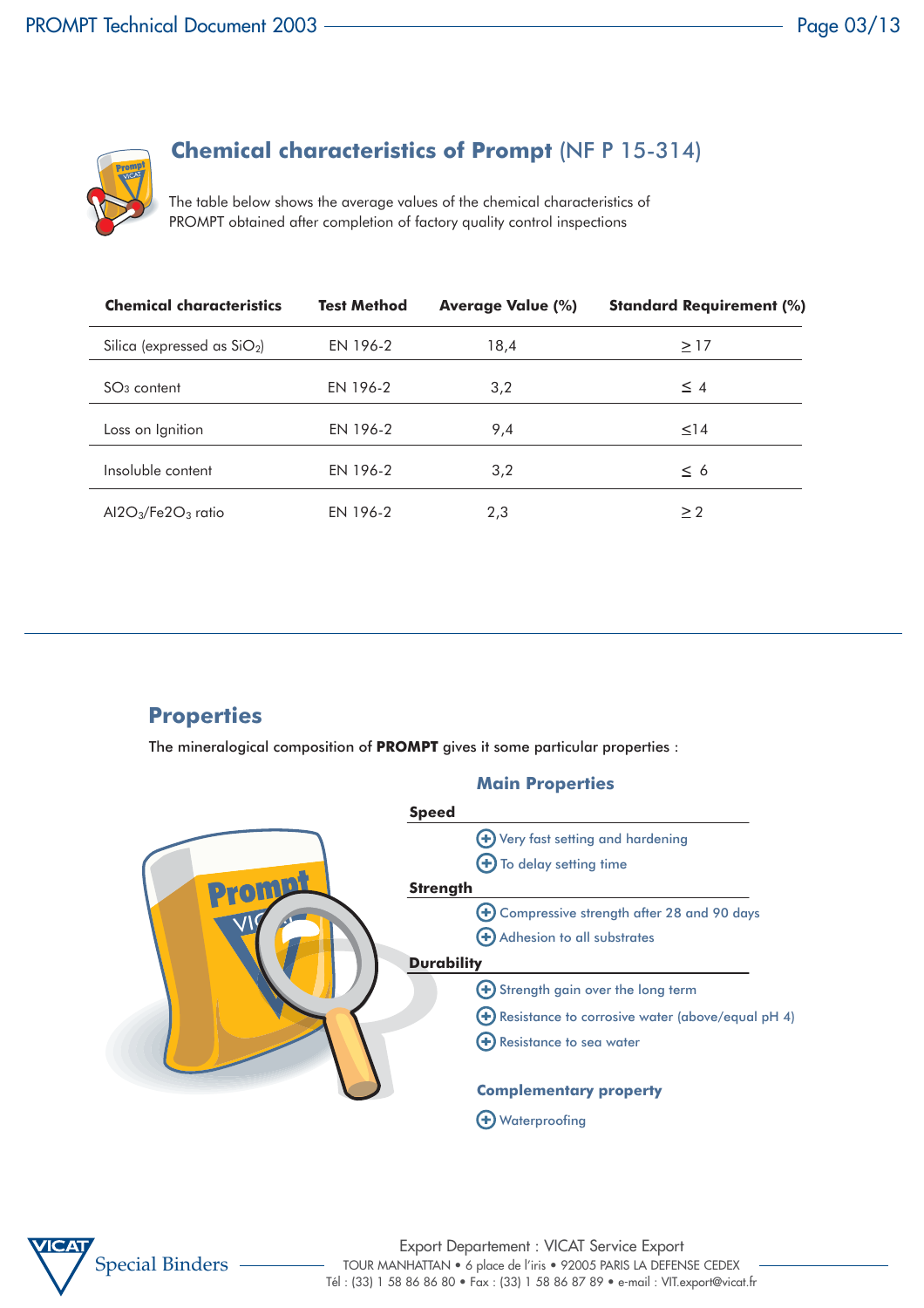# **Very fast setting and hardening**



PROMPT mortar sets very quickly :

 At 20 °C : Initial set : **2 minutes** Final set : **1 minute later** Continued hydration leads to hardening.

# Hardening is almost instantaneous :

*PROMPT mortar 1:1 by weight (2 vols PROMPT - 1 vol sand) :*

The minimum compressive strength is :

# **4 MPa after 15 minutes at 20** °**C**

This fast gain in compressive strength of PROMPT mortar is exceptional :

PROMPT: a true force of nature !



Very fast setting/Almost instantaneous hardening at 20 ºC

PROMPT mortar 1-1 by weight (2 volumes PROMPT - 1 volume sand) W/C = 0.4

NB : When PROMPT mortar 1:1 by volume is used, the above strengths are reduced by 30% ; 4 MPa is obtained after 30 minutes

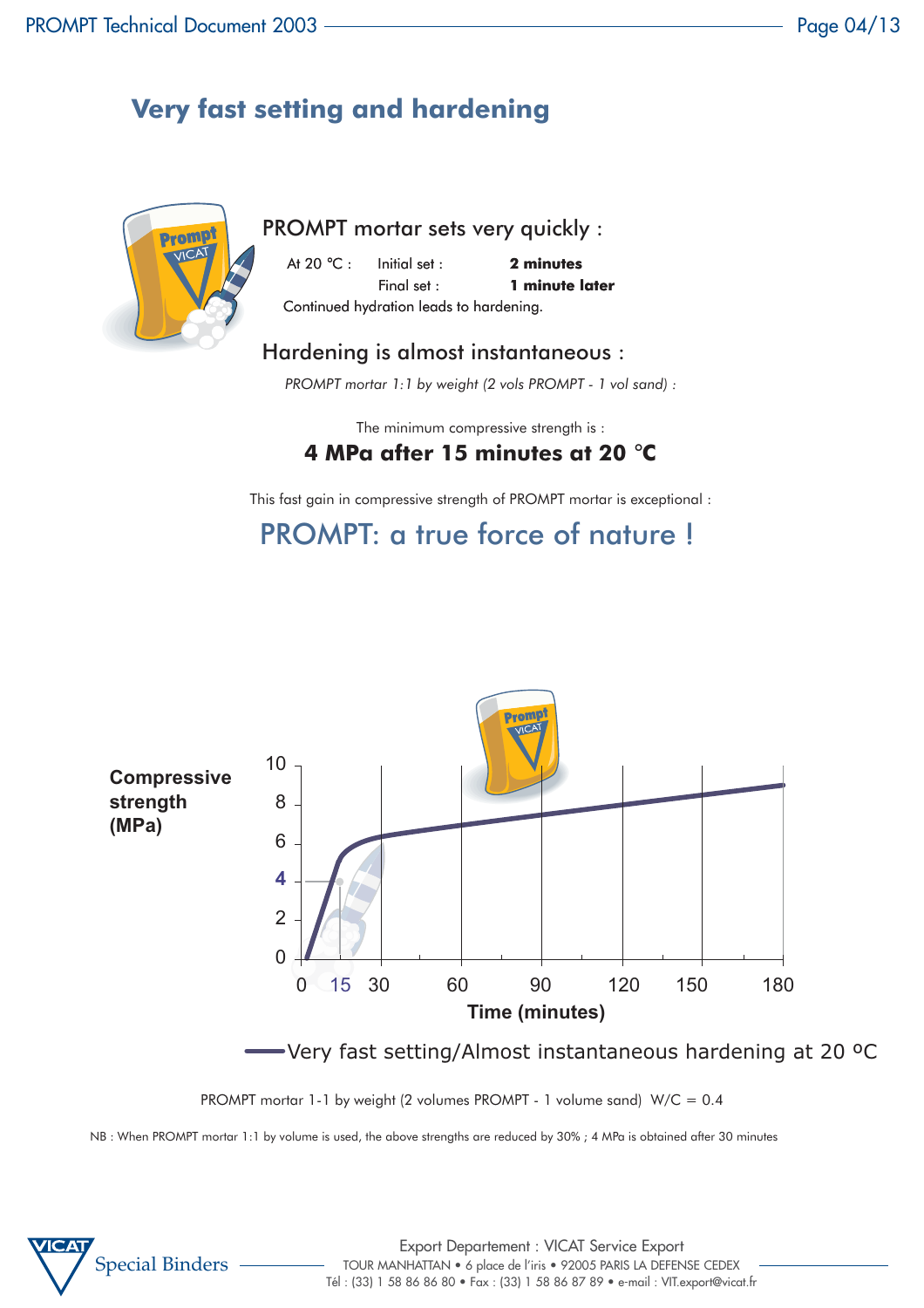

# **To delay setting time**

Setting of PROMPT mortar can be delayed by the addition of a retarding agent *(Caution! Many retarding agents used for common cements do not work with PROMPT)*

The most effective retarding agent is citric acid (E330) sold in 80 grams bottles under the trade name **TEMPO**

PROMPT mortar 1-1 by weight (2 vols PROMPT - 1 vol sand) with addition of TEMPO :

# **"TEMPO dosage" = one capful (7 g )/ litre of PROMPT**

# **Setting and hardening are fast**

At 20 °C : Start of setting : > **15 minutes** Hardening : **4 MPa is obtained after 1 hour**



NB: When PROMPT mortar 1:1 by volume is used, the above strengths are reduced by 30% ; with TEMPO, 4 MPa is obtained after 90 minutes

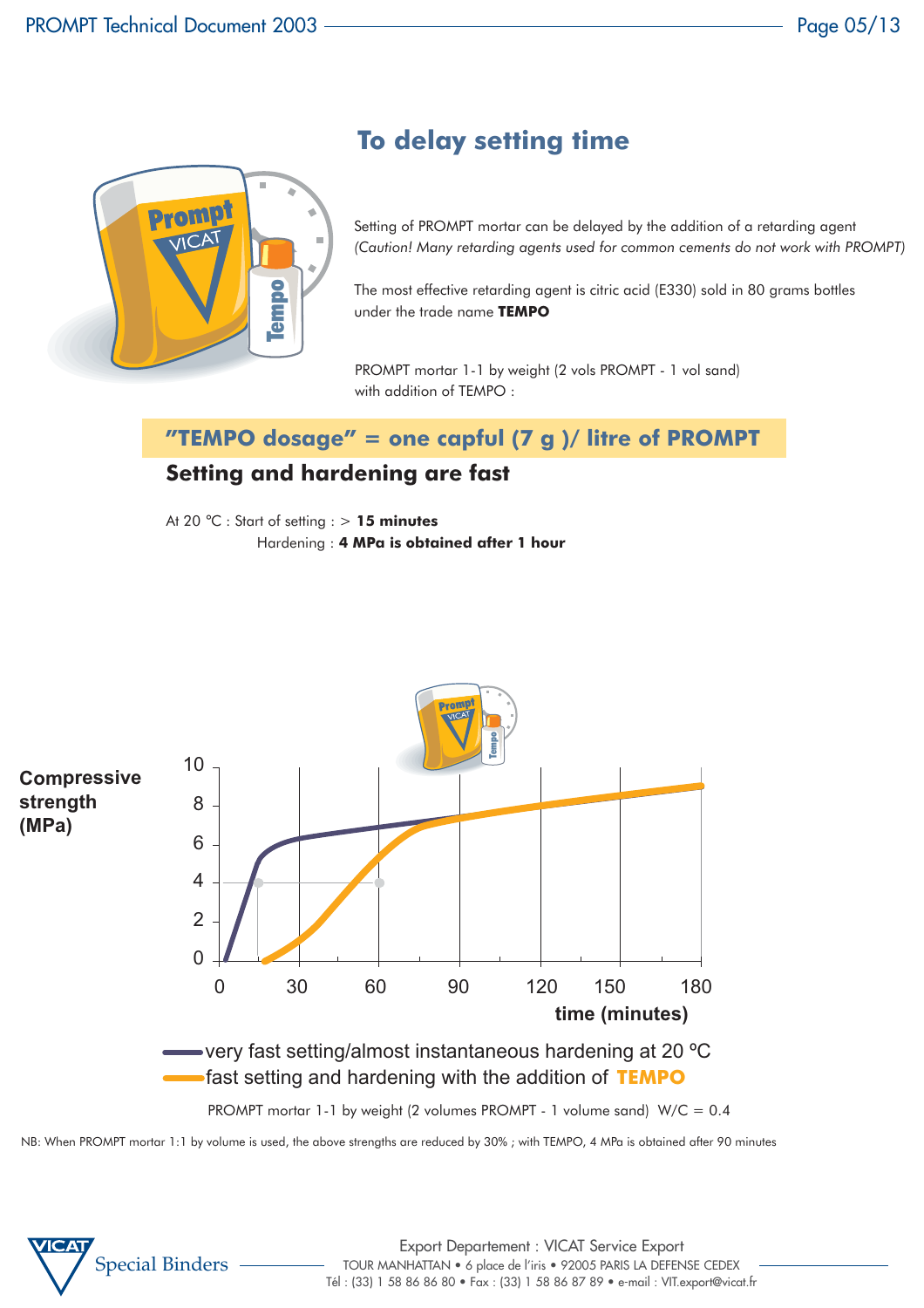

**Compressive strength after 28 and 90 days**

NB : When PROMPT mortar 1:1 by volume is used the above strengths are reduced by 5 MPa



\* A layer of mortar on the substrate of almost zero thickness used to prime the substrate before laying a full thickness of mortar.

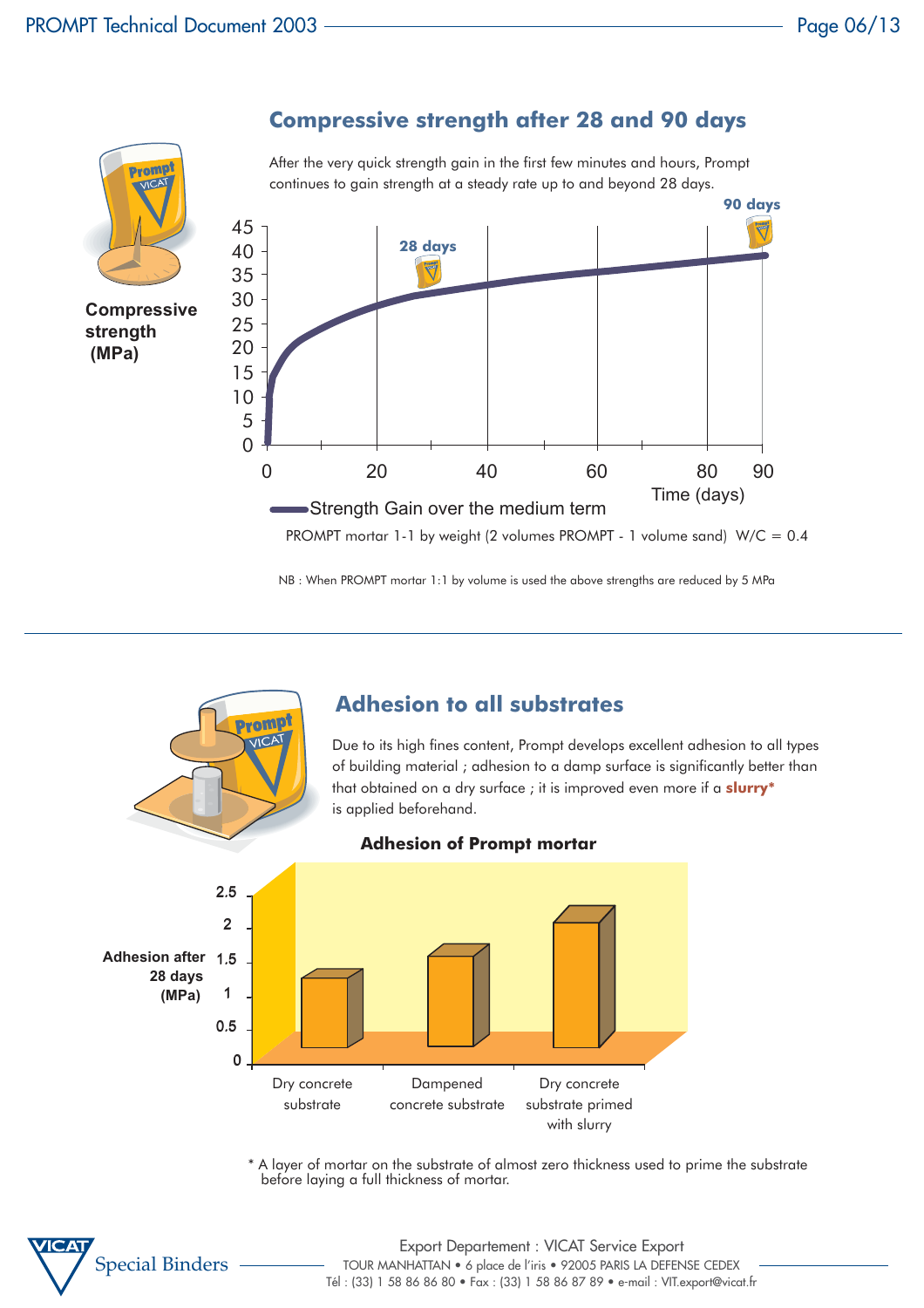# **Strength gain over the long term**



As far as the development of compressive strengths over time is concerned, the 2 main characteristics of PROMPT are :



Very quick onset in the first few minutes

(several years)

This continued increase in strength improves the compactness of the mortar as the years progress ; this is an important factor in the **DURABILITY** of PROMPT-based mortars and concretes.

Hydration of the highly reactive PROMPT aluminates enables development of strength in the very first quarter of an hour ; slow hydration of the C<sub>2</sub>S generates a strength gain over several years; this phenomenon, which provides the possibility of autogenous healing over a long period, is another important factor in **DURABILITY**.



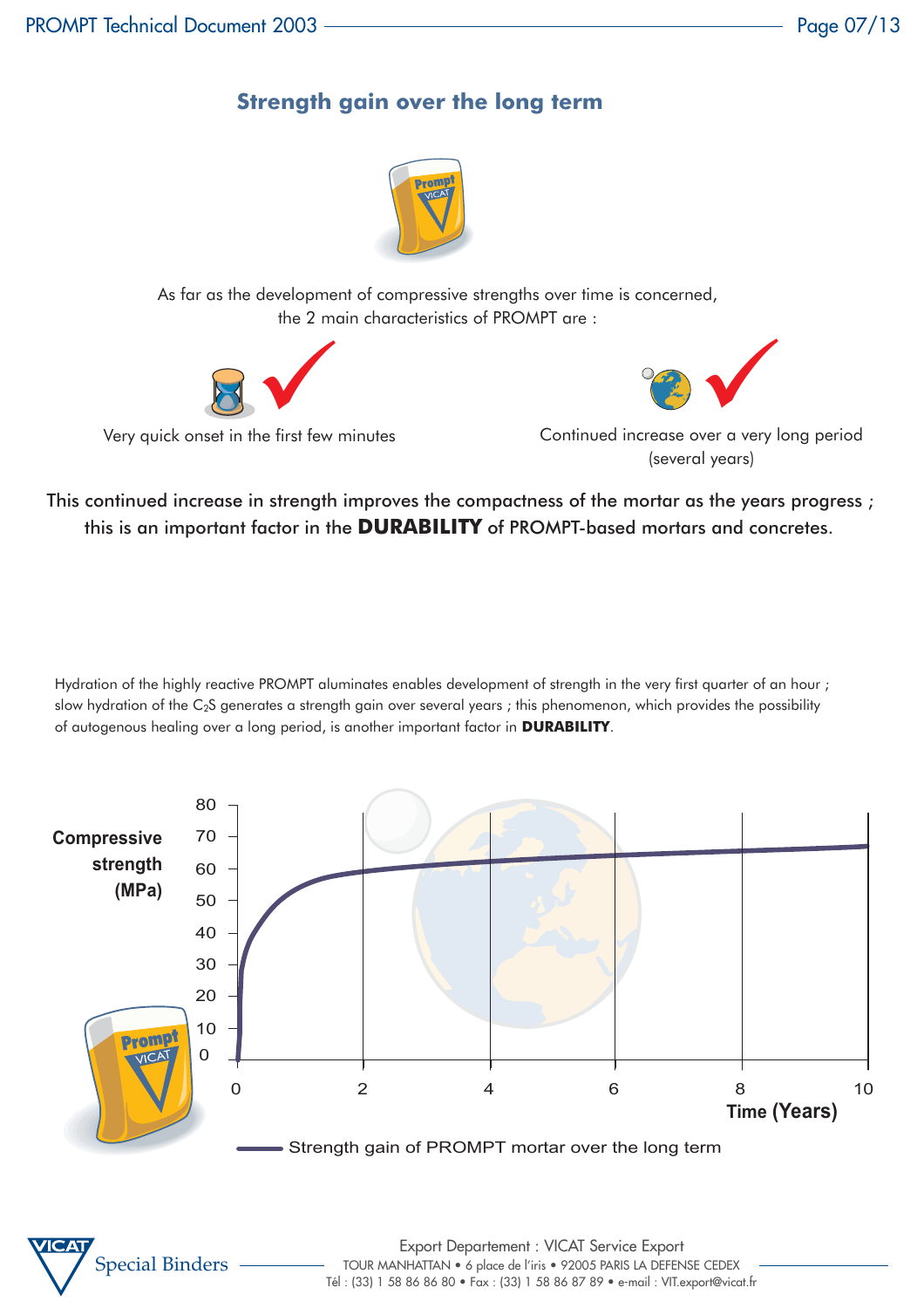# **Resistance to corrosive water**



#### **Resistance to pure and acidic water**

The mineralogical composition of PROMPT means that there is a minimal release of lime during hydration, unlike common cements ; the resistance to pure and acidic water of a Prompt mortar is therefore excellent up to  $pH = 4$ 



#### **Resistance to sulphated water**

PROMPT mortar behaves very well in the presence of sulphated water.

Test pieces  $4 \times 4 \times 16$  cm were prepared ; mortar 1-2 by weight, W/C = 0.40



They were kept totally immersed in a solution of magnesium sulphate with a concentration fixed at :

This slow increase in expansion is explained by the gradual reduction in permeability of the Prompt mortar, as well as the limited release of lime during hydration; these results demonstrate the excellent resistance of PROMPT mortar to concentrated sulphated water.

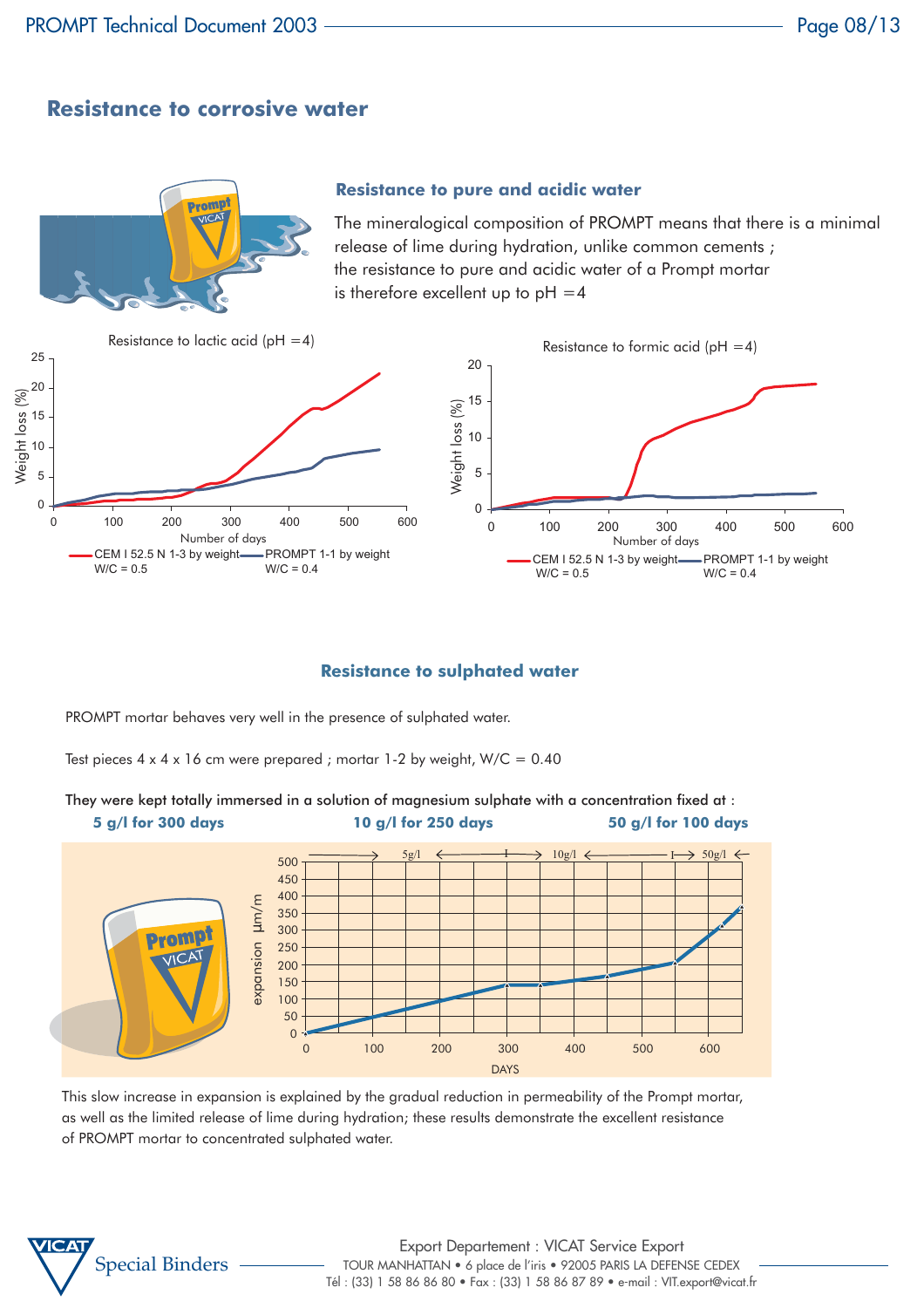

#### **Resistance to sea water**

PROMPT meets French Standards for sea-water setting cements.

Having demonstrated excellent behaviour during long-term tests, PROMPT has been deemed suitable for work at sea.

> It therefore has good resistance to attack from sea air.

> > These durability tests were performed on cubes of PROMPT mortar submerged

## **for 50 years** in the port of **La Rochelle** (France)

They demonstrated that the cubes were still in a completely satisfactory state of preservation.

# **Waterproofing**

The permeability of common cement mortars remains constant after 3 months.



In contrast, that of PROMPT mortar continues to decrease over time : In parallel with the strength gain, porosity is reduced, and **waterproofing enhanced**.



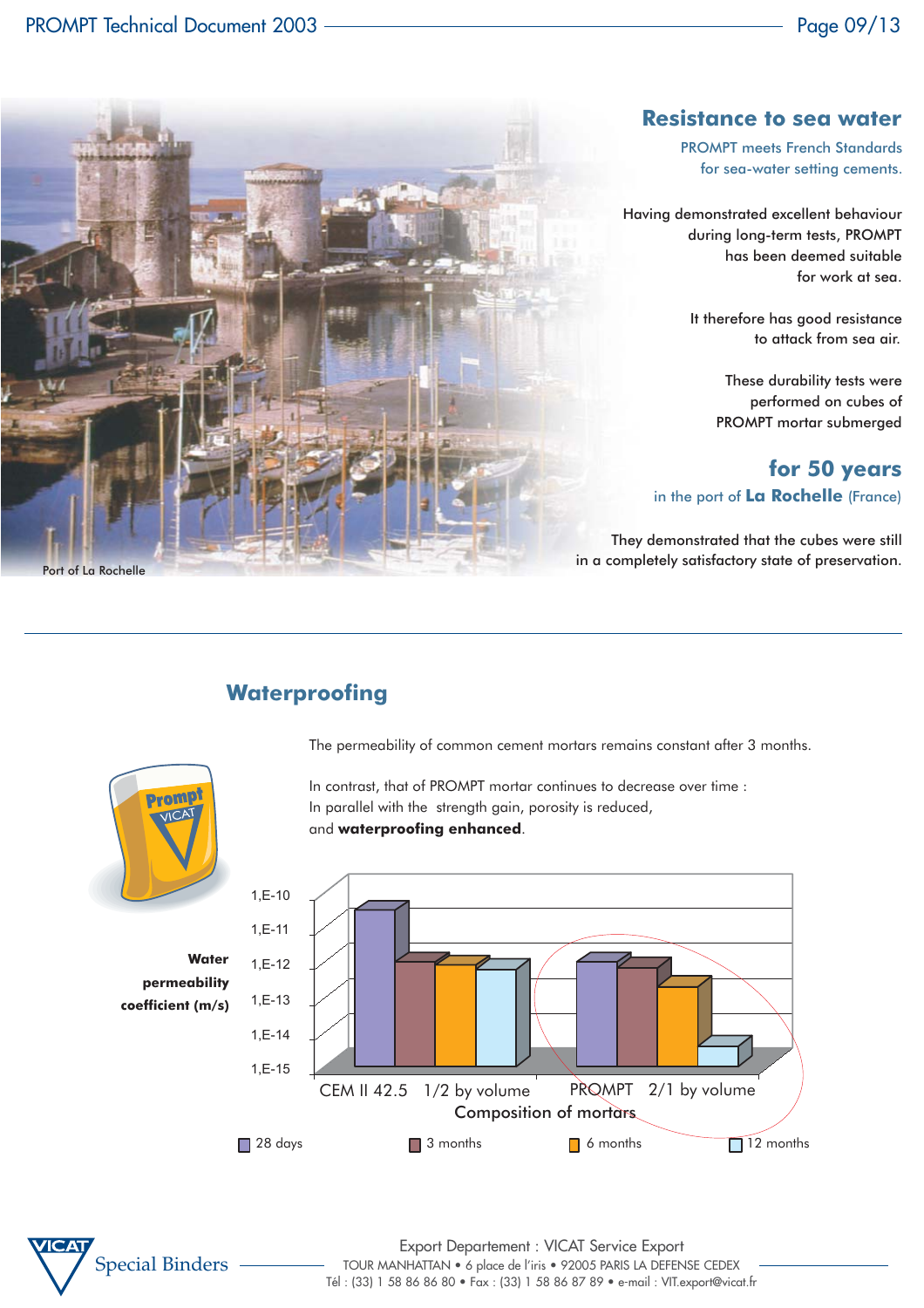# A multifunctional binder for construction

# **Projects with PROMPT mortar**

PROMPT is used to make fast-setting traditional mortars and renders



#### **FAST TRADITIONAL MASONRY WORK**

Fast masonry work Fixing - Bedding-in Repair work

Waterproof rendering

#### **DECORATION**

Decoration and restoration of façades Works with lime mixes

# PROMPT mortar Application

Using TEMPO

Mix proportions

Preparing PROMPT mortar

Recommendations for use

Some Rules



# PROMPT is packed in 25 kg bags

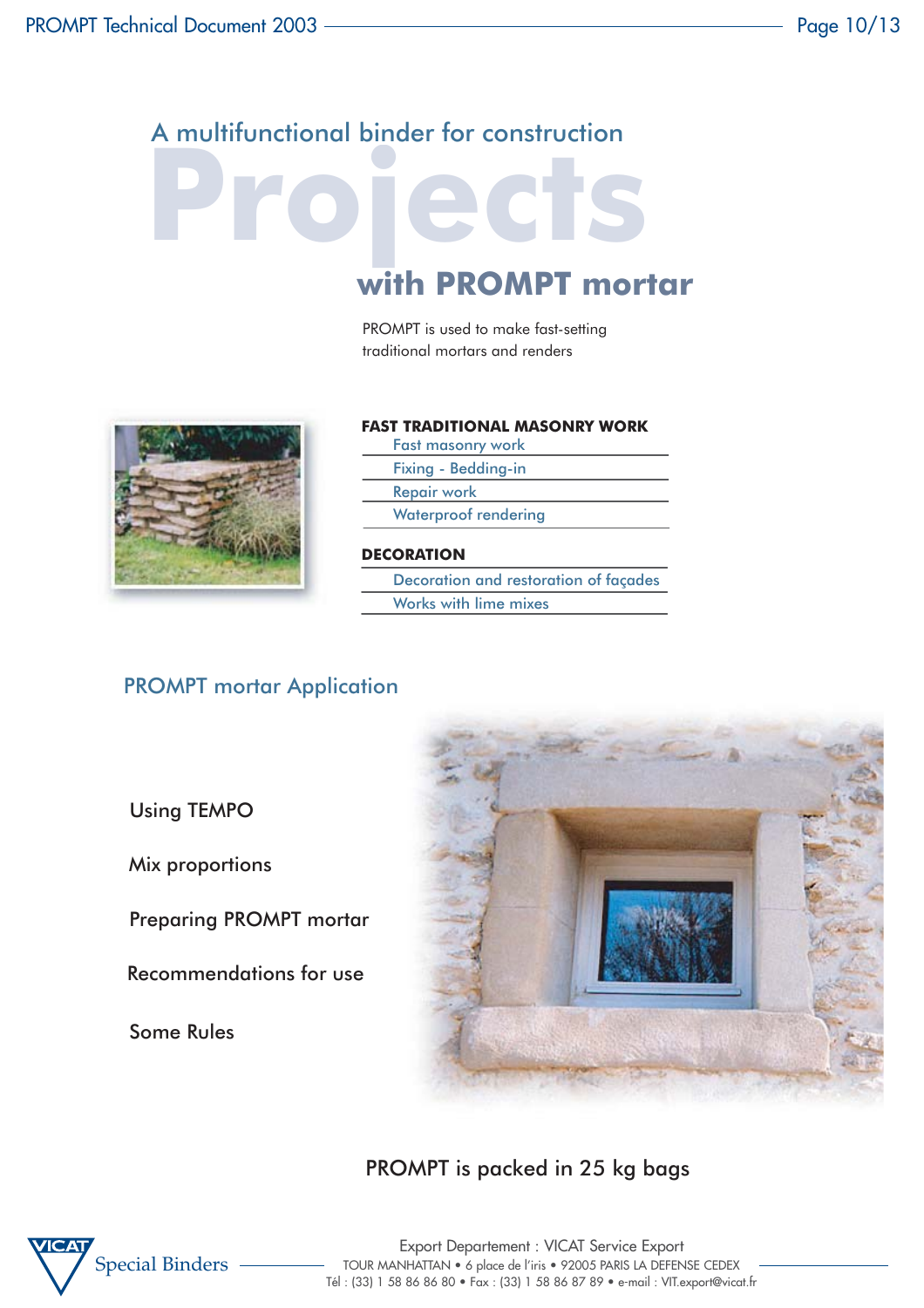# **Using TEMPO**



#### **Choose**

### **EASE of APPLICATION**

TEMPO (citric acid) is the admixture for PROMPT. It is added in proportion to the VOLUME OF PROMPT USED :



**<sup>+</sup>** 1 capful = 7 grammes 1 litre of PROMPT = approximately 2 trowelfuls

**The addition of TEMPO delays setting in PROMPT mortar by 10 to 30 minutes depending on the temperature :** (above this dosage, Tempo has little effect)

| Mortar temperature               | 10°C       | $20^{\circ}$ C | $30^{\circ}$ C |
|----------------------------------|------------|----------------|----------------|
| Setting time without Tempo       | 4 minutes  | 2 minutes      | l minute.      |
| Setting time with "TEMPO dosage" | 30 minutes | 15 minutes     | 10 minutes     |

Below 10 °C, half the TEMPO dosage can be used to keep the setting time less than 30 minutes

# **PROMPT + "TEMPO dosage" : Work AT YOUR OWN PACE**





TEMPO gives you the time to : **do a good job clean your tools properly**



It allows you to mix a larger quantity of mortar at one time



The compressive strength of PROMPT mortar is maintained with TEMPO

# **PROMPT + "TEMPO dosage" : Work QUICKLY and WELL**

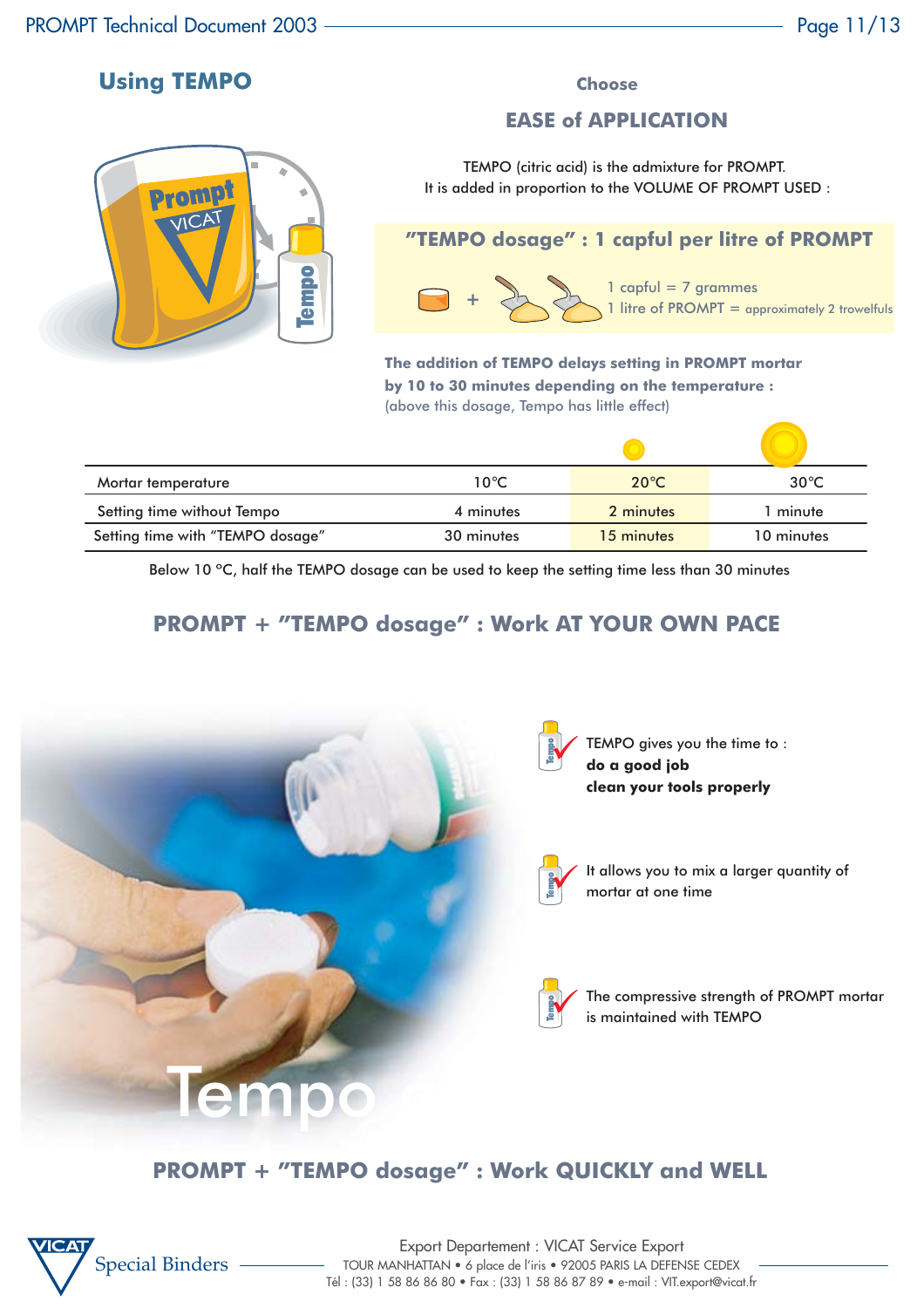# **Mix proportions**

## **USUAL APPLICATION of PROMPT mortar (setting time = 15 minutes at 20** °**C) :**

## **Usual mix : 1 volume PROMPT/1 volume sand**

(multiply these quantities according to the size of the project to be undertaken and the job time)



Double the proportions of PROMPT and TEMPO